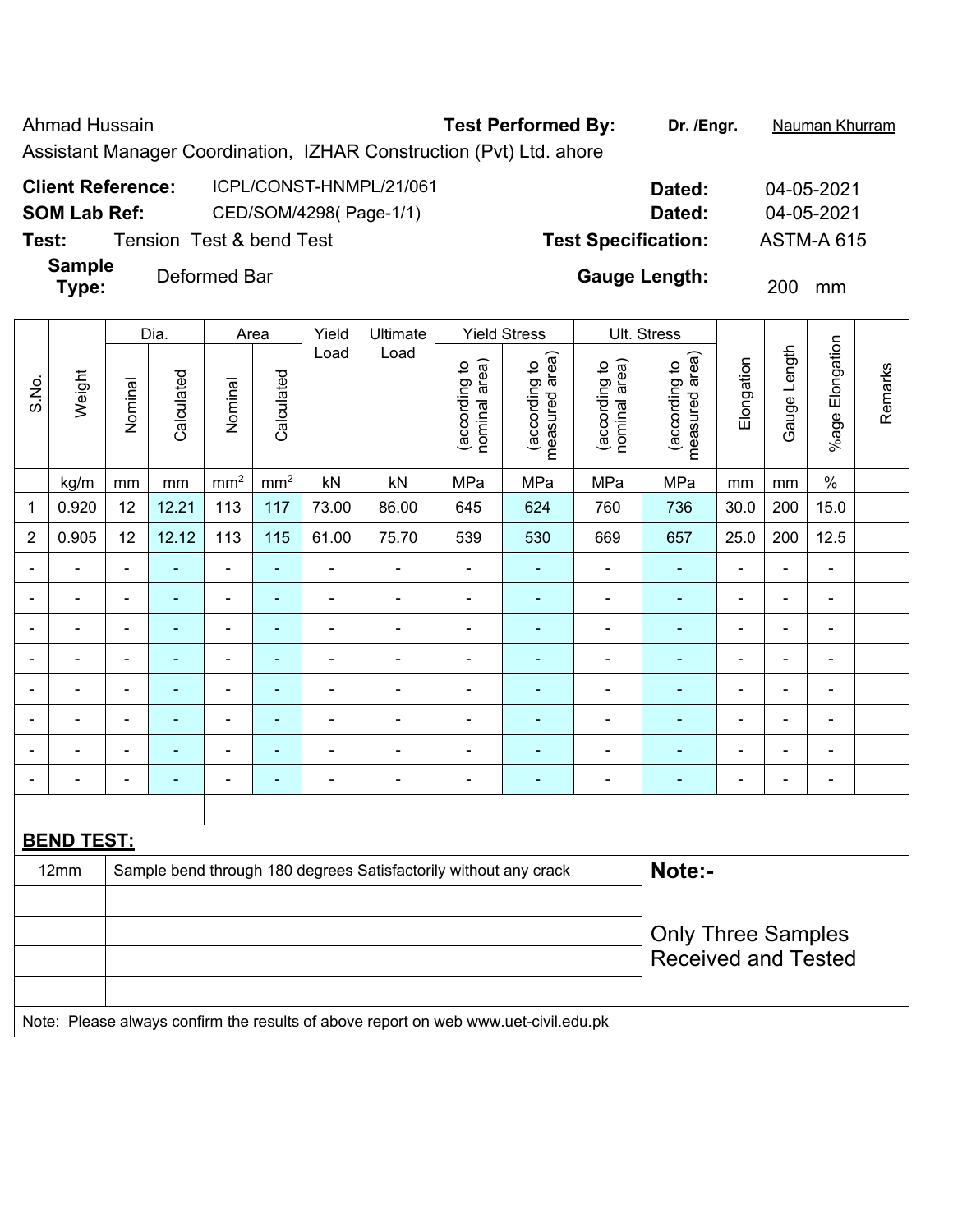### Ahmad Hussain **Test Performed By:** Dr. /Engr. **Nauman Khurram**

Assistant Manager Coordination, IZHAR Construction (Pvt) Ltd. ahore

# **Client Reference:** ICPL/CONST-HNMPL/21/060 **Dated:** 04-05-2021 **SOM Lab Ref:** CED/SOM/4299( Page-1/1) **Dated:** 04-05-2021 **Test:** Tension Test & bend Test **Test Specification:** ASTM-A 615 **Sample Type:** Deformed Bar **Gauge Length:** 200 mm

|                |                   |                          | Dia.           |                | Area            | Yield          | Ultimate                                                                            |                                | <b>Yield Stress</b>             |                                | Ult. Stress                     |                          |                |                        |         |
|----------------|-------------------|--------------------------|----------------|----------------|-----------------|----------------|-------------------------------------------------------------------------------------|--------------------------------|---------------------------------|--------------------------------|---------------------------------|--------------------------|----------------|------------------------|---------|
| S.No.          | Weight            | Nominal                  | Calculated     | Nominal        | Calculated      | Load           | Load                                                                                | nominal area)<br>(according to | (according to<br>measured area) | (according to<br>nominal area) | (according to<br>measured area) | Elongation               | Gauge Length   | <b>%age Elongation</b> | Remarks |
|                | kg/m              | mm                       | mm             | $\rm mm^2$     | mm <sup>2</sup> | kN             | kN                                                                                  | MPa                            | MPa                             | MPa                            | MPa                             | mm                       | mm             | $\%$                   |         |
| 1              | 2.450             | 20                       | 19.93          | 314            | 312             | 168.00         | 213.20                                                                              | 535                            | 539                             | 679                            | 684                             | 32.5                     | 200            | 16.3                   |         |
| $\overline{2}$ | 2.463             | 20                       | 19.99          | 314            | 314             | 170.00         | 208.00                                                                              | 541                            | 542                             | 662                            | 663                             | 27.5                     | 200            | 13.8                   |         |
| $\blacksquare$ | $\blacksquare$    | $\blacksquare$           | $\blacksquare$ | ÷,             | ÷               | ÷,             | $\overline{\phantom{a}}$                                                            | $\blacksquare$                 | $\blacksquare$                  | $\blacksquare$                 | $\blacksquare$                  | $\overline{\phantom{a}}$ | $\blacksquare$ | $\blacksquare$         |         |
| $\blacksquare$ | ÷                 | $\blacksquare$           | ÷,             | $\blacksquare$ | ٠               | ÷,             | $\overline{\phantom{a}}$                                                            | $\blacksquare$                 | $\blacksquare$                  | $\blacksquare$                 | $\blacksquare$                  | $\blacksquare$           | L,             | $\blacksquare$         |         |
|                | ä,                | $\blacksquare$           | ä,             | $\blacksquare$ | $\blacksquare$  | $\blacksquare$ | ä,                                                                                  | $\blacksquare$                 | $\blacksquare$                  | $\blacksquare$                 | $\blacksquare$                  | $\blacksquare$           | $\blacksquare$ | $\blacksquare$         |         |
|                | $\blacksquare$    | $\overline{\phantom{a}}$ | ÷,             | ÷,             | ÷               | ÷,             | ÷                                                                                   | $\blacksquare$                 | ÷,                              | $\blacksquare$                 | $\blacksquare$                  | $\overline{a}$           | $\blacksquare$ | $\blacksquare$         |         |
|                |                   | $\blacksquare$           | $\blacksquare$ | $\blacksquare$ | $\overline{a}$  | ä,             | ä,                                                                                  | ä,                             | $\blacksquare$                  | $\blacksquare$                 | $\blacksquare$                  | $\blacksquare$           | ä,             | $\blacksquare$         |         |
|                |                   | $\blacksquare$           |                | $\blacksquare$ | ÷               | ۰              |                                                                                     | $\blacksquare$                 |                                 |                                | $\blacksquare$                  | ٠                        | Ē,             | $\blacksquare$         |         |
|                |                   |                          | $\blacksquare$ | $\blacksquare$ | ٠               | ۰              |                                                                                     | $\overline{a}$                 | $\overline{\phantom{0}}$        | $\overline{\phantom{0}}$       | $\blacksquare$                  |                          | ٠              | $\blacksquare$         |         |
| $\blacksquare$ |                   | $\blacksquare$           | $\blacksquare$ | $\blacksquare$ | ÷               | ÷,             | $\overline{\phantom{a}}$                                                            | $\blacksquare$                 | $\blacksquare$                  | $\overline{\phantom{a}}$       | $\blacksquare$                  | $\blacksquare$           | ä,             | $\blacksquare$         |         |
|                |                   |                          |                |                |                 |                |                                                                                     |                                |                                 |                                |                                 |                          |                |                        |         |
|                | <b>BEND TEST:</b> |                          |                |                |                 |                |                                                                                     |                                |                                 |                                |                                 |                          |                |                        |         |
|                | 20mm              |                          |                |                |                 |                | Sample bend through 180 degrees Satisfactorily without any crack                    |                                |                                 |                                | Note:-                          |                          |                |                        |         |
|                |                   |                          |                |                |                 |                |                                                                                     |                                |                                 |                                |                                 |                          |                |                        |         |
|                |                   |                          |                |                |                 |                |                                                                                     |                                |                                 |                                | <b>Only Three Samples</b>       |                          |                |                        |         |
|                |                   |                          |                |                |                 |                |                                                                                     |                                |                                 |                                | <b>Received and Tested</b>      |                          |                |                        |         |
|                |                   |                          |                |                |                 |                |                                                                                     |                                |                                 |                                |                                 |                          |                |                        |         |
|                |                   |                          |                |                |                 |                | Note: Please always confirm the results of above report on web www.uet-civil.edu.pk |                                |                                 |                                |                                 |                          |                |                        |         |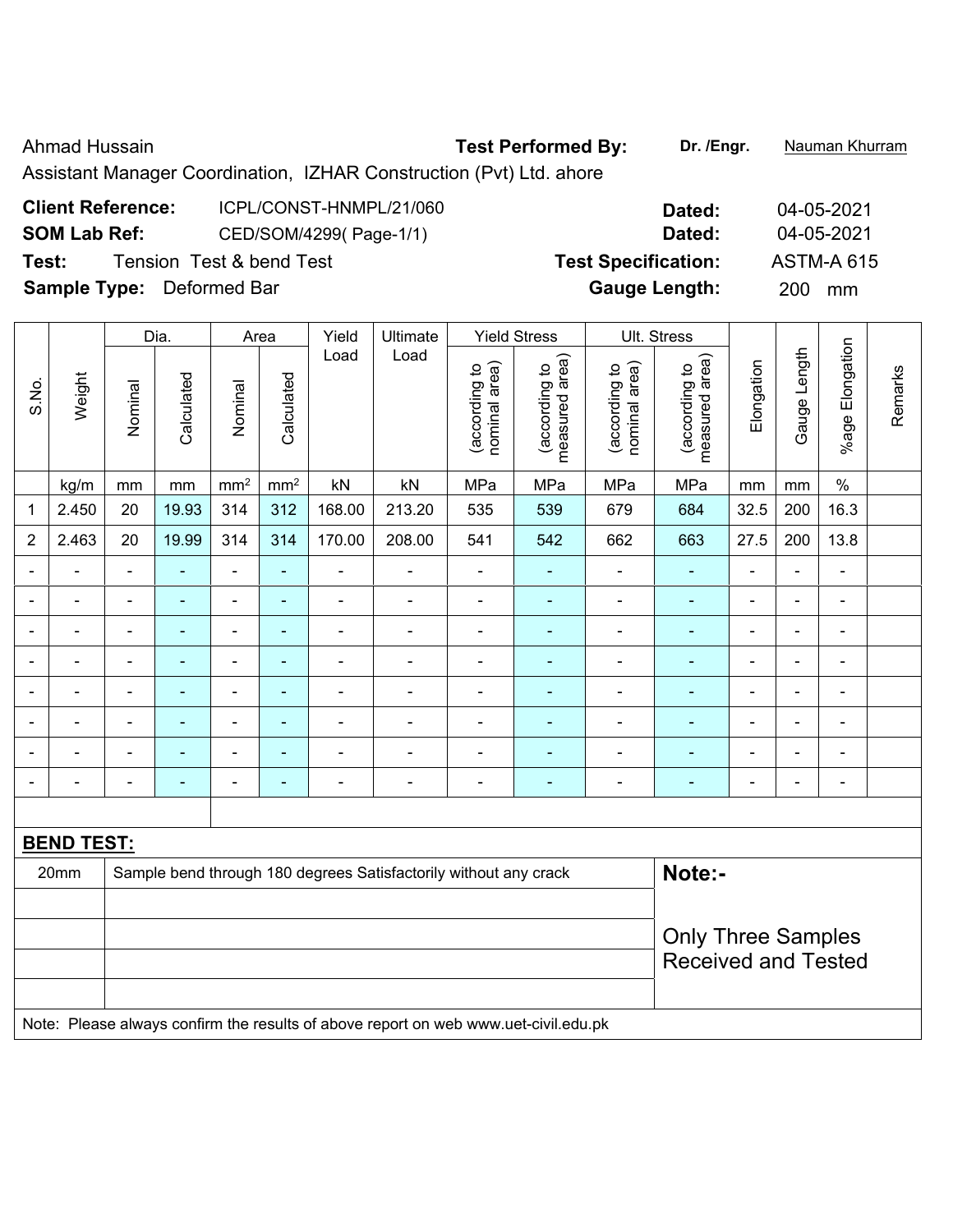### Ahmad Hussain **Test Performed By:** Dr. /Engr. **S. Asad Ali Gillani** Ahmad Hussain

Assistant Manager Coordination, IZHAR Construction (Pvt) Ltd. ahore

# **Client Reference:** ICPL/CONST-HNMPL/21/063 **Dated:** 04-05-2021 **SOM Lab Ref:** CED/SOM/4300( Page-1/1) **Dated:** 04-05-2021 **Test:** Tension Test & bend Test **Test Specification:** ASTM-A 615 **Sample Type:** Deformed Bar **Gauge Length:** 200 mm

|                |                   |                | Dia.           |                          | Area            | Yield          | Ultimate                                                                            |                                | <b>Yield Stress</b>             |                                | Ult. Stress                     |                |                |                          |         |
|----------------|-------------------|----------------|----------------|--------------------------|-----------------|----------------|-------------------------------------------------------------------------------------|--------------------------------|---------------------------------|--------------------------------|---------------------------------|----------------|----------------|--------------------------|---------|
| S.No.          | Weight            | Nominal        | Calculated     | Nominal                  | Calculated      | Load           | Load                                                                                | nominal area)<br>(according to | (according to<br>measured area) | nominal area)<br>(according to | (according to<br>measured area) | Elongation     | Gauge Length   | %age Elongation          | Remarks |
|                | kg/m              | mm             | $\,mm$         | mm <sup>2</sup>          | mm <sup>2</sup> | kN             | kN                                                                                  | MPa                            | MPa                             | MPa                            | MPa                             | mm             | mm             | $\%$                     |         |
| 1              | 1.566             | 16             | 15.96          | 201                      | 200             | 113.70         | 140.00                                                                              | 565                            | 569                             | 696                            | 700                             | 25.0           | 200            | 12.5                     |         |
| $\overline{2}$ | 1.555             | 16             | 15.88          | 201                      | 198             | 110.00         | 137.50                                                                              | 547                            | 556                             | 684                            | 694                             | 30.0           | 200            | 15.0                     |         |
| $\sim$         | ÷                 | $\blacksquare$ | $\blacksquare$ | $\blacksquare$           | ÷               | $\blacksquare$ | $\blacksquare$                                                                      | -                              | $\blacksquare$                  | $\overline{\phantom{a}}$       | $\blacksquare$                  | $\blacksquare$ | $\blacksquare$ | ÷,                       |         |
| ۰              | ÷                 | $\blacksquare$ | $\blacksquare$ | $\blacksquare$           | $\blacksquare$  | $\blacksquare$ | $\blacksquare$                                                                      | $\blacksquare$                 | $\blacksquare$                  | $\overline{\phantom{a}}$       | $\blacksquare$                  | $\blacksquare$ | ä,             | $\blacksquare$           |         |
| $\blacksquare$ | $\blacksquare$    | $\blacksquare$ | $\blacksquare$ | $\blacksquare$           | $\blacksquare$  | $\blacksquare$ | $\blacksquare$                                                                      | $\blacksquare$                 | $\blacksquare$                  | ä,                             | $\blacksquare$                  | $\blacksquare$ | $\blacksquare$ | $\overline{\phantom{a}}$ |         |
|                | $\blacksquare$    | $\blacksquare$ | $\blacksquare$ | $\overline{\phantom{a}}$ | $\blacksquare$  | $\blacksquare$ | $\blacksquare$                                                                      |                                | $\blacksquare$                  | ä,                             | $\blacksquare$                  | $\blacksquare$ | ä,             | $\blacksquare$           |         |
|                | ÷                 |                | $\blacksquare$ | $\blacksquare$           | ä,              |                | $\blacksquare$                                                                      | L,                             | ä,                              |                                | $\blacksquare$                  |                | L              | $\blacksquare$           |         |
|                |                   |                |                | $\blacksquare$           |                 |                |                                                                                     | -                              |                                 |                                |                                 |                | $\blacksquare$ | Ē,                       |         |
|                | $\blacksquare$    |                |                | $\blacksquare$           | $\blacksquare$  | $\blacksquare$ | $\blacksquare$                                                                      | $\blacksquare$                 |                                 | $\blacksquare$                 | $\blacksquare$                  |                | $\blacksquare$ | $\blacksquare$           |         |
| $\blacksquare$ | ÷                 | $\blacksquare$ | ÷              | $\blacksquare$           | $\blacksquare$  | $\blacksquare$ | $\blacksquare$                                                                      | $\overline{\phantom{a}}$       | -                               | -                              | $\blacksquare$                  | $\blacksquare$ | $\blacksquare$ | $\blacksquare$           |         |
|                |                   |                |                |                          |                 |                |                                                                                     |                                |                                 |                                |                                 |                |                |                          |         |
|                | <b>BEND TEST:</b> |                |                |                          |                 |                |                                                                                     |                                |                                 |                                |                                 |                |                |                          |         |
|                | 16mm              |                |                |                          |                 |                | Sample bend through 180 degrees Satisfactorily without any crack                    |                                |                                 |                                | Note:-                          |                |                |                          |         |
|                |                   |                |                |                          |                 |                |                                                                                     |                                |                                 |                                |                                 |                |                |                          |         |
|                |                   |                |                |                          |                 |                |                                                                                     |                                |                                 |                                | <b>Only Three Samples</b>       |                |                |                          |         |
|                |                   |                |                |                          |                 |                |                                                                                     |                                |                                 |                                | <b>Received and Tested</b>      |                |                |                          |         |
|                |                   |                |                |                          |                 |                |                                                                                     |                                |                                 |                                |                                 |                |                |                          |         |
|                |                   |                |                |                          |                 |                | Note: Please always confirm the results of above report on web www.uet-civil.edu.pk |                                |                                 |                                |                                 |                |                |                          |         |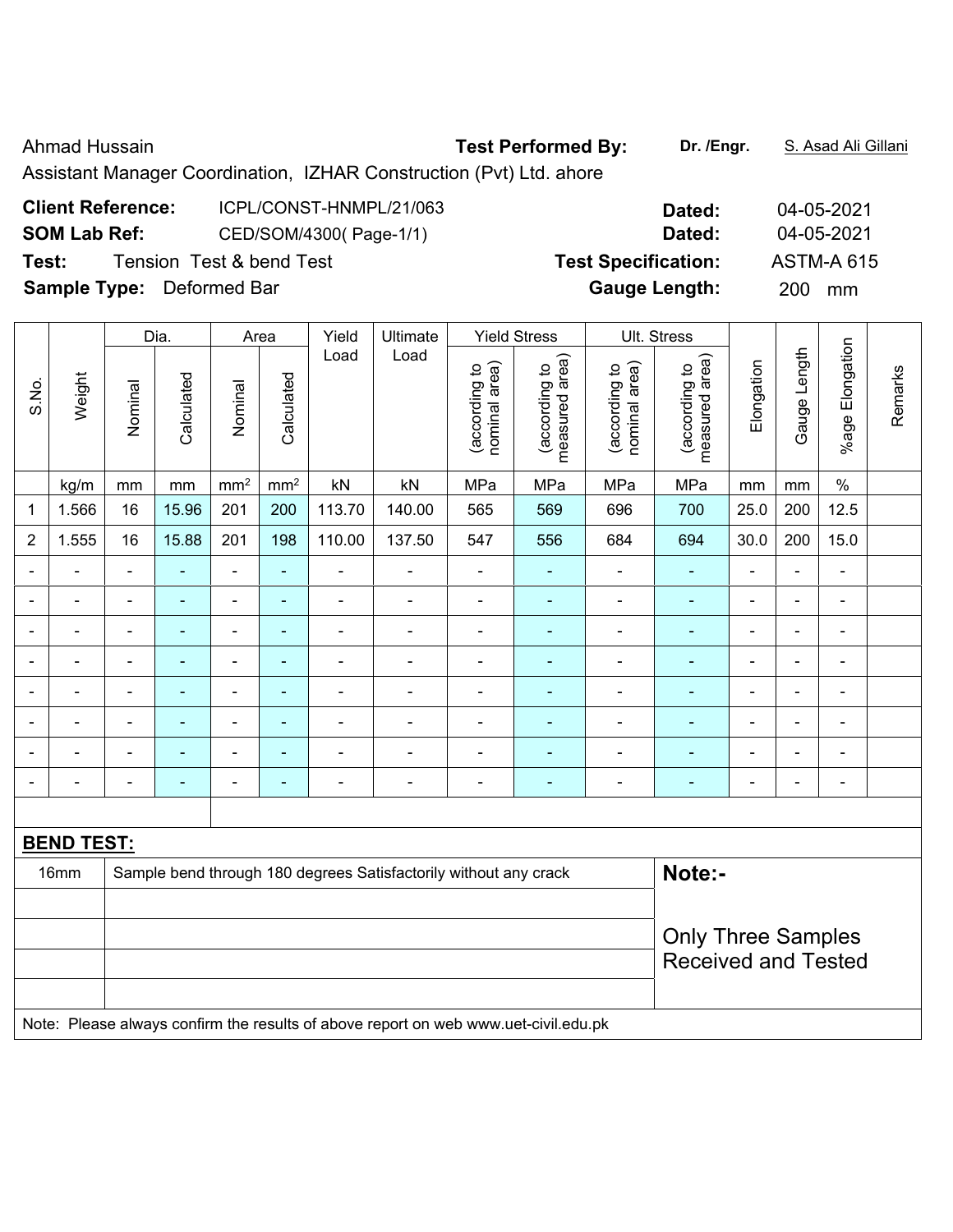Style Textile (Pvt) Ltd. Lahore

## **Client Reference:** 1903/05/2021 **Dated:** 04-05-2021 **SOM Lab Ref:** CED/SOM/4302(Page-1/1) **Dated:** 04-05-2021 **Test:** Tension Test & Bend Test **Test Specification:** ASTM-A 615

**Sample Type:** M S Deformed Bar **Gauge Length:** 200 mm

|                |                   |                | Dia.                                                             |                 | Area            | Yield          | Ultimate                                                                            |                                | <b>Yield Stress</b>             |                                | Ult. Stress                        |                |                          |                 |         |
|----------------|-------------------|----------------|------------------------------------------------------------------|-----------------|-----------------|----------------|-------------------------------------------------------------------------------------|--------------------------------|---------------------------------|--------------------------------|------------------------------------|----------------|--------------------------|-----------------|---------|
| S.No.          | Weight            | Nominal        | Calculated                                                       | Nominal         | Calculated      | Load           | Load                                                                                | nominal area)<br>(according to | (according to<br>measured area) | nominal area)<br>(according to | area)<br>(according to<br>measured | Elongation     | Gauge Length             | %age Elongation | Remarks |
|                | kg/m              | mm             | mm                                                               | mm <sup>2</sup> | mm <sup>2</sup> | kN             | kN                                                                                  | MPa                            | MPa                             | MPa                            | MPa                                | mm             | mm                       | $\%$            |         |
| 1              | 3.842             | 25             | 24.95                                                            | 491             | 489             | 218.70         | 309.20                                                                              | 446                            | 448                             | 630                            | 633                                | 30.0           | 200                      | 15.0            |         |
| $\overline{2}$ | 3.875             | 25             | 25.07                                                            | 491             | 494             | 215.70         | 308.20                                                                              | 439                            | 437                             | 628                            | 625                                | 35.0           | 200                      | 17.5            |         |
| 3              | 2.130             | 20             | 18.59                                                            | 314             | 271             | 133.00         | 171.70                                                                              | 423                            | 491                             | 547                            | 633                                | 22.5           | 200                      | 11.3            |         |
| 4              | 2.143             | 20             | 18.64                                                            | 314             | 273             | 132.50         | 171.50                                                                              | 422                            | 486                             | 546                            | 629                                | 35.0           | 200                      | 17.5            |         |
| 5              | 1.514             | 16             | 15.67                                                            | 201             | 193             | 92.00          | 116.70                                                                              | 458                            | 478                             | 580                            | 606                                | 30.0           | 200                      | 15.0            |         |
| 6              | 1.518             | 16             | 15.69                                                            | 201             | 193             | 93.00          | 118.00                                                                              | 463                            | 482                             | 587                            | 611                                | 30.0           | 200                      | 15.0            |         |
| $\overline{7}$ | 0.885             | 12             | 11.98                                                            | 113             | 113             | 59.50          | 74.50                                                                               | 526                            | 528                             | 659                            | 661                                | 20.0           | 200                      | 10.0            |         |
| 8              | 0.892             | 12             | 12.03                                                            | 113             | 114             | 60.50          | 75.20                                                                               | 535                            | 533                             | 665                            | 662                                | 22.5           | 200                      | 11.3            |         |
|                |                   | $\blacksquare$ |                                                                  | ä,              | ۰               |                | $\blacksquare$                                                                      | $\blacksquare$                 | ÷                               |                                | $\blacksquare$                     | $\blacksquare$ | L,                       | $\blacksquare$  |         |
|                |                   |                | ٠                                                                | ÷,              | ۰               | $\overline{a}$ | $\blacksquare$                                                                      | $\overline{\phantom{a}}$       | ۰                               | ÷                              | $\blacksquare$                     | ÷              | $\overline{\phantom{a}}$ | $\blacksquare$  |         |
|                |                   |                |                                                                  |                 |                 |                |                                                                                     |                                |                                 |                                |                                    |                |                          |                 |         |
|                | <b>BEND TEST:</b> |                |                                                                  |                 |                 |                |                                                                                     |                                |                                 |                                |                                    |                |                          |                 |         |
|                | 25mm              |                |                                                                  |                 |                 |                | Sample bend through 180 degrees Satisfactorily without any crack                    |                                |                                 |                                | Note:-                             |                |                          |                 |         |
|                | 20mm              |                | Sample bend through 180 degrees Satisfactorily without any crack |                 |                 |                |                                                                                     |                                |                                 |                                |                                    |                |                          |                 |         |
|                | 16mm              |                |                                                                  |                 |                 |                | Sample bend through 180 degrees Satisfactorily without any crack                    |                                |                                 |                                | <b>Only Twelve Samples</b>         |                |                          |                 |         |
|                | 12mm              |                |                                                                  |                 |                 |                | Sample bend through 180 degrees Satisfactorily without any crack                    |                                |                                 |                                | <b>Received and Tested</b>         |                |                          |                 |         |
|                |                   |                |                                                                  |                 |                 |                |                                                                                     |                                |                                 |                                |                                    |                |                          |                 |         |
|                |                   |                |                                                                  |                 |                 |                | Note: Please always confirm the results of above report on web www.uet-civil.edu.pk |                                |                                 |                                |                                    |                |                          |                 |         |

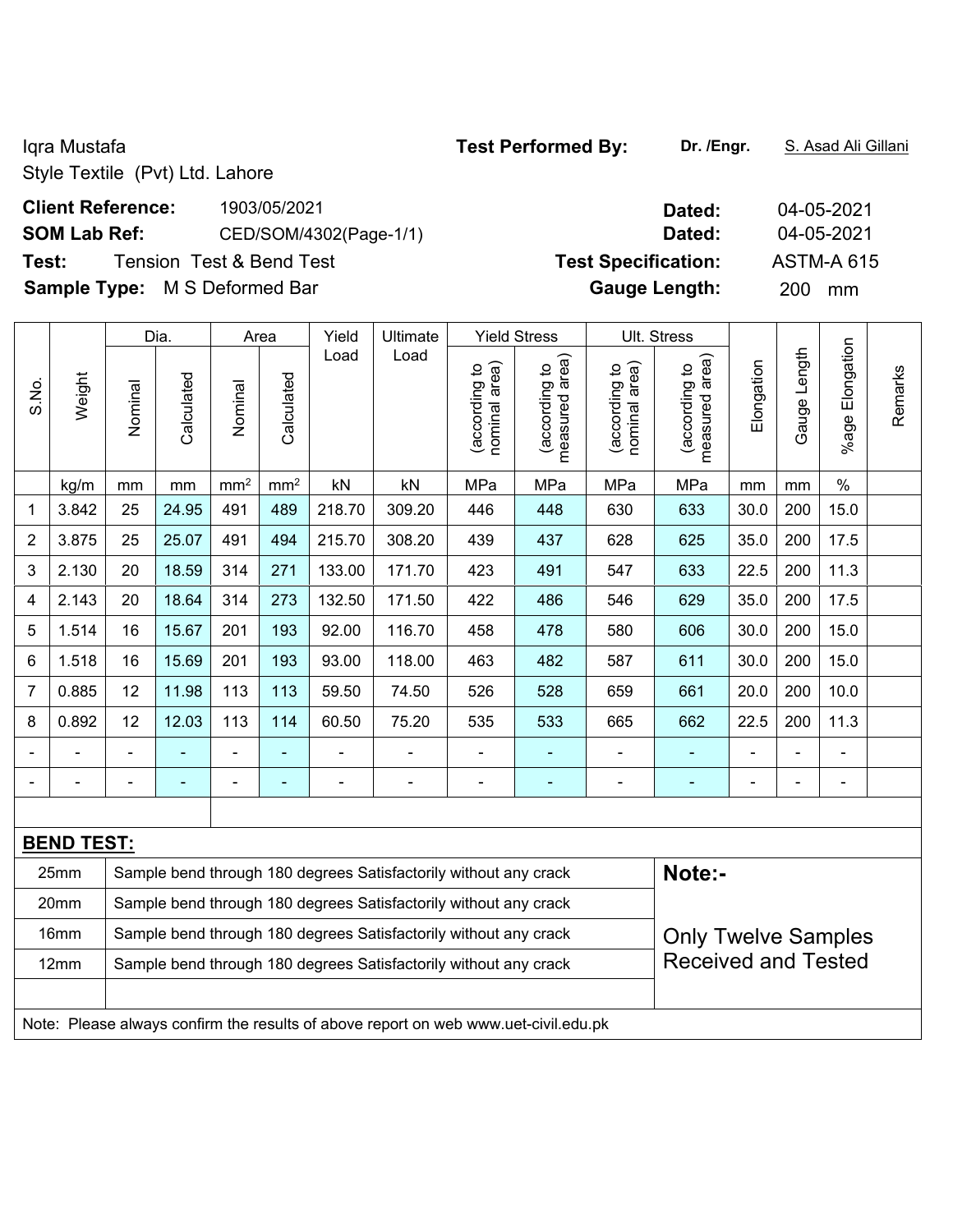Sub Divisional Officer **Test Performed By:** Dr. /Engr. **S. Asad Ali Gillani** 

R/O Drainage Sub Division, Sheikhupura

### **Client Reference:** 258-12-W **Dated:** 27-04-2021 **Dated:** 04-05-2021

**Test:** Tension Test & Bend Test **Test Specification:** ASTM-A-615

| <b>SOM Lab</b> | 4290 (Page- |
|----------------|-------------|
| Ref:           | 1/1)        |
| Dated:         | 04-05-2021  |

**Gauge Length:** 8 inch **Sample Type:** Deformed Bar(AF Steel

|                |                   |         | Dia.                                                                       |                 | Area            | Yield | Ultimate                                                                            |                                | <b>Yield Stress</b>                         |                                | Ult. Stress                     |                |              |                       |         |
|----------------|-------------------|---------|----------------------------------------------------------------------------|-----------------|-----------------|-------|-------------------------------------------------------------------------------------|--------------------------------|---------------------------------------------|--------------------------------|---------------------------------|----------------|--------------|-----------------------|---------|
| S.No.          | Weight            | Nominal | Calculated                                                                 | Nominal         | Calculated      | Load  | Load                                                                                | nominal area)<br>(according to | (according to<br>neasured area)<br>measured | nominal area)<br>(according to | measured area)<br>(according to | Elongation     | Gauge Length | Elongation<br>$%$ age | Remarks |
|                | lb/ft             | #       | in                                                                         | in <sup>2</sup> | in <sup>2</sup> | Tons  | Tons                                                                                | psi                            | psi                                         | psi                            | psi                             | in             | in           | $\%$                  |         |
| 1              | 2.628             | 8       | 0.991                                                                      | 0.79            | 0.772           | 24.46 | 34.32                                                                               | 68300                          | 69890                                       | 95820                          | 98050                           | 1.60           | 8.0          | 20.0                  |         |
| $\overline{2}$ | 2.626             | 8       | 0.991                                                                      | 0.79            | 0.772           | 23.31 | 33.15                                                                               | 65090                          | 66600                                       | 92550                          | 94700                           | 1.50           | 8.0          | 18.8                  |         |
| 3              | 1.559             | 6       | 0.764                                                                      | 0.44            | 0.458           | 14.14 | 19.01                                                                               | 70870                          | 68090                                       | 95290                          | 91550                           | 1.40           | 8.0          | 17.5                  |         |
| 4              | 1.511             | 6       | 0.752                                                                      | 0.44            | 0.444           | 14.14 | 19.03                                                                               | 70870                          | 70230                                       | 95400                          | 94540                           | 1.30           | 8.0          | 16.3                  |         |
| 5              | 1.065             | 5       | 0.631                                                                      | 0.31            | 0.313           | 10.04 | 13.56                                                                               | 71440                          | 70750                                       | 96460                          | 95530                           | 1.30           | 8.0          | 16.3                  |         |
| 6              | 1.064             | 5       | 0.631                                                                      | 0.31            | 0.313           | 10.27 | 13.56                                                                               | 73030                          | 72330                                       | 96460                          | 95530                           | 1.20           | 8.0          | 15.0                  |         |
| $\overline{7}$ | 0.668             | 4       | 0.500                                                                      | 0.20            | 0.196           | 6.57  | 8.94                                                                                | 72510                          | 73990                                       | 98580                          | 100600                          | 1.00           | 8.0          | 12.5                  |         |
| 8              | 0.665             | 4       | 0.498                                                                      | 0.20            | 0.195           | 6.54  | 8.89                                                                                | 72170                          | 74020                                       | 98020                          | 100530                          | 1.00           | 8.0          | 12.5                  |         |
|                |                   |         |                                                                            | $\blacksquare$  |                 | ä,    | ÷,                                                                                  |                                |                                             |                                |                                 |                |              | $\blacksquare$        |         |
|                |                   |         | $\blacksquare$                                                             | ÷,              | ٠               | ä,    | $\frac{1}{2}$                                                                       | $\blacksquare$                 | $\blacksquare$                              | $\blacksquare$                 | $\blacksquare$                  | $\blacksquare$ |              | $\blacksquare$        |         |
|                |                   |         |                                                                            |                 |                 |       |                                                                                     |                                |                                             |                                |                                 |                |              |                       |         |
|                | <b>BEND TEST:</b> |         |                                                                            |                 |                 |       |                                                                                     |                                |                                             |                                |                                 |                |              |                       |         |
|                | # 8               |         | Sample bend through 180 degrees Satisfactorily without any crack<br>Note:- |                 |                 |       |                                                                                     |                                |                                             |                                |                                 |                |              |                       |         |
|                | # 8               |         | Sample bend through 180 degrees Satisfactorily without any crack           |                 |                 |       |                                                                                     |                                |                                             |                                |                                 |                |              |                       |         |
|                | #5                |         |                                                                            |                 |                 |       | Sample bend through 180 degrees Satisfactorily without any crack                    |                                |                                             |                                | <b>Only Twelve Samples</b>      |                |              |                       |         |
|                | #4                |         |                                                                            |                 |                 |       | Sample bend through 180 degrees Satisfactorily without any crack                    |                                |                                             |                                | <b>Received and Tested</b>      |                |              |                       |         |
|                |                   |         |                                                                            |                 |                 |       |                                                                                     |                                |                                             |                                |                                 |                |              |                       |         |
|                |                   |         |                                                                            |                 |                 |       | Note: Please always confirm the results of above report on web www.uet-civil.edu.pk |                                |                                             |                                |                                 |                |              |                       |         |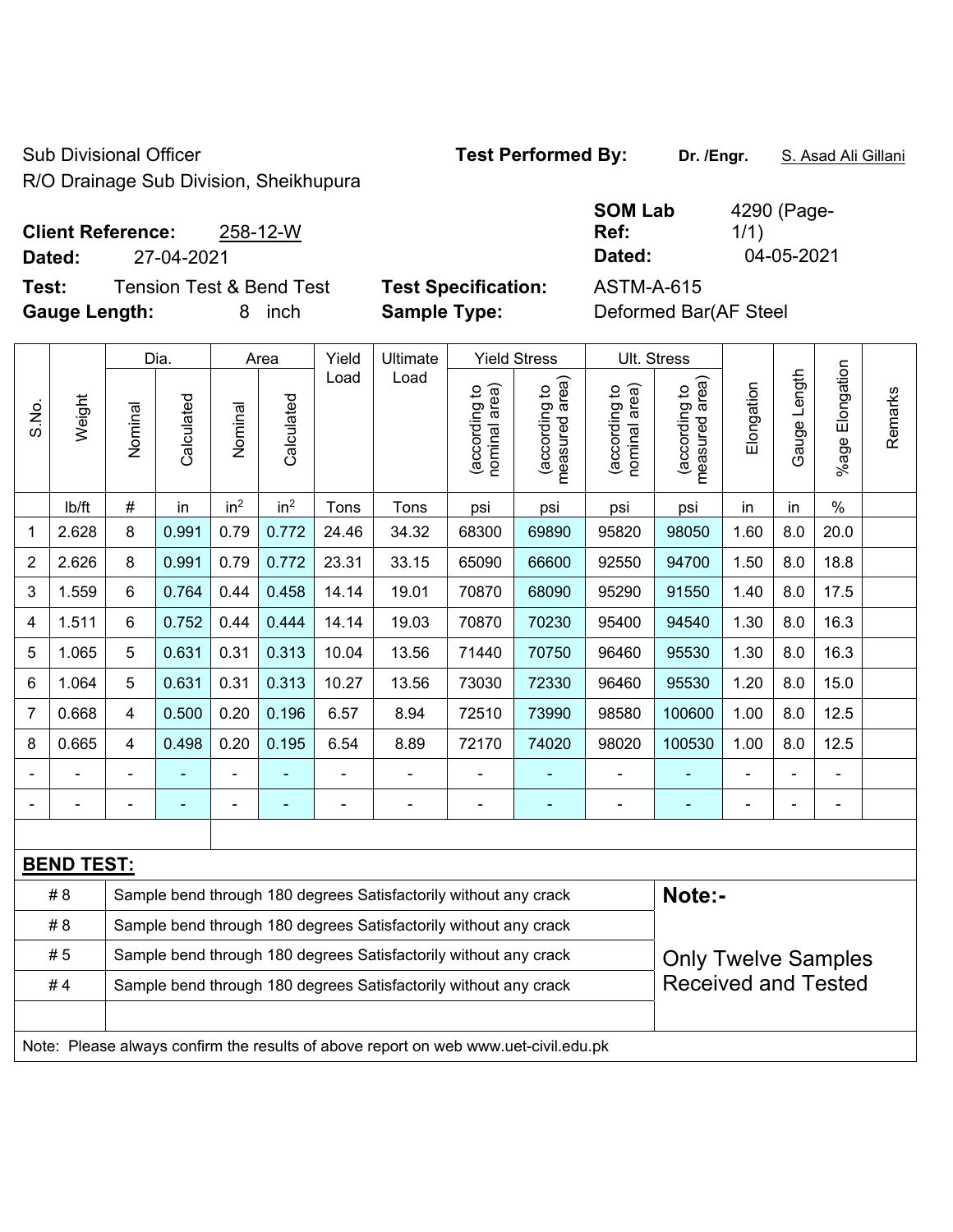Furqan - Ul-Haq **Test Performed By: Dr. /Engr.** S. Asad Ali Gillani

General Manager, AYQ Developers Pvt. Ltd. Lahore

## **Client Reference:** Nil

**Dated:** 29-04-2021 **Dated:** 04-05-2021

**Test:** Tension Test & Bend Test **Test Specification:** ASTM-A-615 **Gauge Length:** 8 inch **Sample Type:** Deformed Bar (Mughal Steel)

| SOM Lab | 4291(Page- |
|---------|------------|
| Ref:    | 1/1)       |
| Dated:  | 04-05-2021 |

|                |                   |                | Dia.           |                          | Area            | Yield          | Ultimate                                                                            |                                | <b>Yield Stress</b>             |                                | Ult. Stress                     |                |                |                          |         |
|----------------|-------------------|----------------|----------------|--------------------------|-----------------|----------------|-------------------------------------------------------------------------------------|--------------------------------|---------------------------------|--------------------------------|---------------------------------|----------------|----------------|--------------------------|---------|
| S.No.          | Weight            | Nominal        | Calculated     | Nominal                  | Calculated      | Load           | Load                                                                                | nominal area)<br>(according to | (according to<br>measured area) | nominal area)<br>(according to | measured area)<br>(according to | Elongation     | Gauge Length   | %age Elongation          | Remarks |
|                | Ib/ft             | #              | in             | in <sup>2</sup>          | in <sup>2</sup> | Tons           | Tons                                                                                | psi                            | psi                             | psi                            | psi                             | in             | in             | $\%$                     |         |
| 1              | 2.777             | 8              | 1.019          | 0.79                     | 0.816           | 30.02          | 38.12                                                                               | 83810                          | 81140                           | 106430                         | 103040                          | 1.30           | 8.0            | 16.3                     |         |
| $\overline{2}$ | 2.661             | 8              | 0.998          | 0.79                     | 0.782           | 28.13          | 35.65                                                                               | 78550                          | 79350                           | 99520                          | 100540                          | 1.40           | 8.0            | 17.5                     |         |
| 3              | 2.689             | $\,8\,$        | 1.003          | 0.79                     | 0.790           | 26.27          | 34.30                                                                               | 73340                          | 73340                           | 95760                          | 95760                           | 1.40           | 8.0            | 17.5                     |         |
|                |                   |                |                | $\blacksquare$           |                 |                |                                                                                     |                                |                                 |                                |                                 |                |                | $\blacksquare$           |         |
| $\blacksquare$ | $\blacksquare$    | $\blacksquare$ | ۰              | $\overline{\phantom{0}}$ | $\blacksquare$  | $\blacksquare$ | $\overline{\phantom{0}}$                                                            | $\blacksquare$                 | $\blacksquare$                  | $\blacksquare$                 | ۰                               | $\blacksquare$ | $\blacksquare$ | $\overline{\phantom{a}}$ |         |
|                | ä,                | $\blacksquare$ | $\blacksquare$ | ÷,                       | ٠               | $\blacksquare$ | ä,                                                                                  | $\blacksquare$                 | ÷                               | $\blacksquare$                 | Ξ                               | ä,             | ä,             | $\blacksquare$           |         |
|                | $\blacksquare$    | $\blacksquare$ | ÷,             | $\blacksquare$           | ÷               | ä,             | ä,                                                                                  | $\blacksquare$                 | $\blacksquare$                  | $\blacksquare$                 | ۰                               |                | $\blacksquare$ | $\blacksquare$           |         |
|                | $\blacksquare$    |                | ۰              | ÷                        | ۰               | $\blacksquare$ |                                                                                     |                                | $\blacksquare$                  | $\blacksquare$                 | ۳                               |                | Ē,             | $\blacksquare$           |         |
|                |                   |                |                | ÷                        |                 |                |                                                                                     |                                | ÷                               |                                | ä,                              |                |                | $\blacksquare$           |         |
|                |                   | $\blacksquare$ | $\blacksquare$ | ۰                        | ÷               | $\blacksquare$ | -                                                                                   | $\blacksquare$                 | ٠                               | $\blacksquare$                 | ۰                               | $\blacksquare$ | $\blacksquare$ | $\blacksquare$           |         |
|                |                   |                |                |                          |                 |                |                                                                                     |                                |                                 |                                |                                 |                |                |                          |         |
|                | <b>BEND TEST:</b> |                |                |                          |                 |                |                                                                                     |                                |                                 |                                |                                 |                |                |                          |         |
|                | # 8               |                |                |                          |                 |                | Sample bend through 180 degrees Satisfactorily without any crack                    |                                |                                 |                                | Note:-                          |                |                |                          |         |
|                |                   |                |                |                          |                 |                |                                                                                     |                                |                                 |                                |                                 |                |                |                          |         |
|                |                   |                |                |                          |                 |                |                                                                                     |                                |                                 |                                | <b>Only Four Samples</b>        |                |                |                          |         |
|                |                   |                |                |                          |                 |                |                                                                                     |                                |                                 |                                | <b>Received and Tested</b>      |                |                |                          |         |
|                |                   |                |                |                          |                 |                |                                                                                     |                                |                                 |                                |                                 |                |                |                          |         |
|                |                   |                |                |                          |                 |                | Note: Please always confirm the results of above report on web www.uet-civil.edu.pk |                                |                                 |                                |                                 |                |                |                          |         |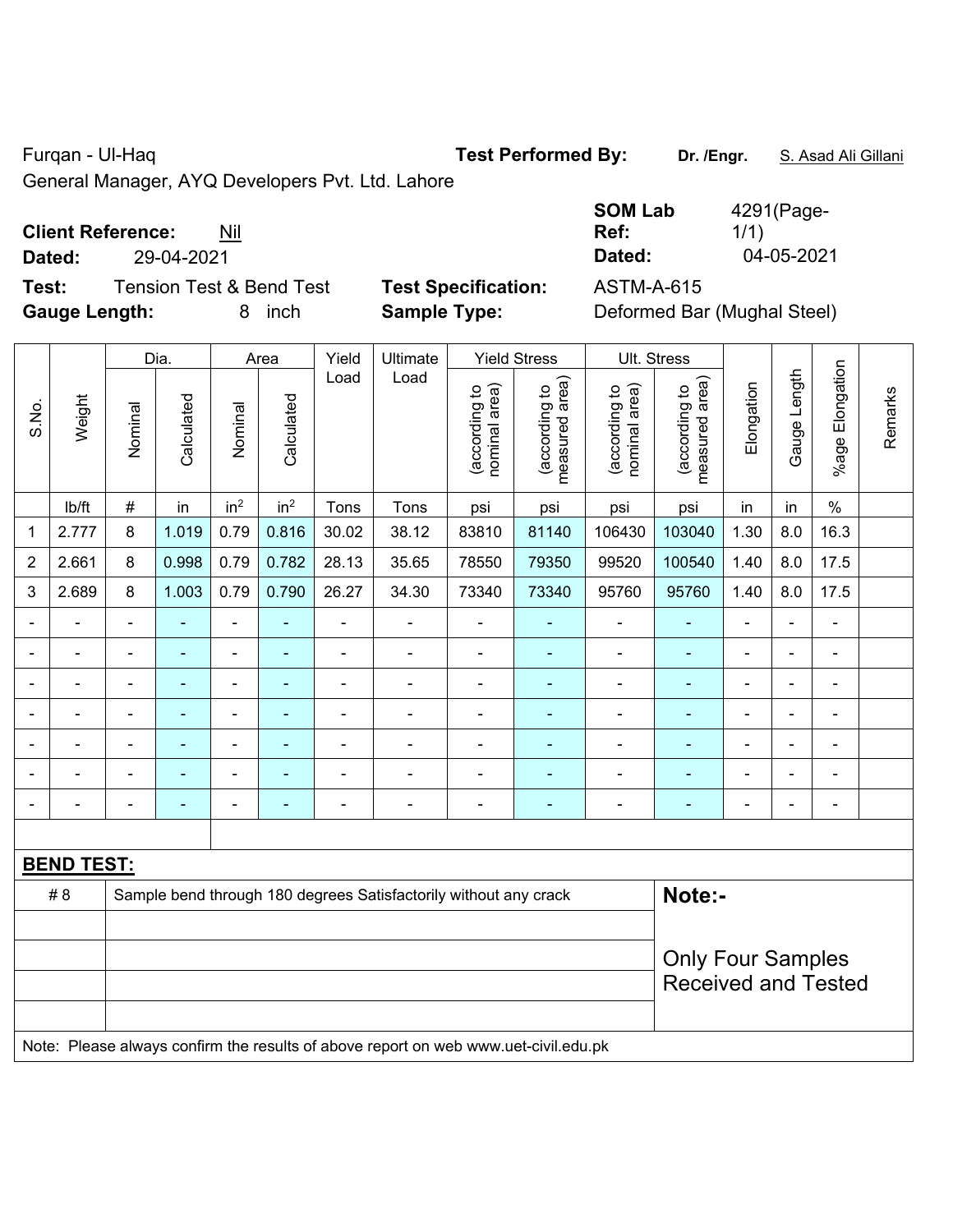Ahmad Brother Steel Traders **Test Performed By:** Dr. /Engr. **S. Asad Ali Gillani** Lahore

### **Client Reference:** nil

**Dated:** 04-05-2021 **Dated:** 04-05-2021

**Test:** Tension Test & Bend Test **Test Specification:** ASTM-A-615 **Gauge Length:** 8 inch **Sample Type:** Deformed Bar( Akbar Steel)

|  |  | Ref: |  |
|--|--|------|--|
|  |  |      |  |

|                |                   |                          | Dia.           |                 | Area            | Yield          | Ultimate                                                                            |                                | <b>Yield Stress</b>             |                                | Ult. Stress                     |                |                |                      |         |
|----------------|-------------------|--------------------------|----------------|-----------------|-----------------|----------------|-------------------------------------------------------------------------------------|--------------------------------|---------------------------------|--------------------------------|---------------------------------|----------------|----------------|----------------------|---------|
| S.No.          | Weight            | Nominal                  | Calculated     | Nominal         | Calculated      | Load           | Load                                                                                | nominal area)<br>(according to | (according to<br>measured area) | (according to<br>nominal area) | (according to<br>measured area) | Elongation     | Gauge Length   | Elongation<br>%age l | Remarks |
|                | Ib/ft             | $\#$                     | in             | in <sup>2</sup> | in <sup>2</sup> | Tons           | Tons                                                                                | psi                            | psi                             | psi                            | psi                             | in             | in             | $\%$                 |         |
| 1              | 0.519             | $\overline{\mathbf{4}}$  | 0.441          | 0.20            | 0.153           | 4.79           | 7.49                                                                                | 52840                          | 69060                           | 82620                          | 108000                          | 1.00           | 8.0            | 12.5                 |         |
| $\overline{2}$ | 0.520             | $\overline{\mathbf{4}}$  | 0.441          | 0.20            | 0.153           | 4.74           | 7.44                                                                                | 52270                          | 68330                           | 82060                          | 107270                          | 1.00           | 8.0            | 12.5                 |         |
| $\blacksquare$ | ÷,                | $\blacksquare$           | ٠              | $\blacksquare$  | ä,              | $\blacksquare$ | $\blacksquare$                                                                      | $\blacksquare$                 | $\blacksquare$                  | $\overline{\phantom{a}}$       | $\blacksquare$                  | ÷,             | $\blacksquare$ | $\blacksquare$       |         |
|                | ä,                | ä,                       | ä,             | $\blacksquare$  | $\blacksquare$  | ÷,             | ÷,                                                                                  |                                | ÷                               | $\blacksquare$                 | $\blacksquare$                  | ä,             |                | $\blacksquare$       |         |
|                | ÷                 | $\blacksquare$           | $\blacksquare$ | ÷,              |                 | $\blacksquare$ | $\blacksquare$                                                                      | $\blacksquare$                 | ۰                               | $\blacksquare$                 | $\blacksquare$                  | $\blacksquare$ |                | ÷,                   |         |
|                | $\blacksquare$    |                          | $\blacksquare$ | $\blacksquare$  |                 |                | $\overline{\phantom{0}}$                                                            | ä,                             | $\blacksquare$                  | $\blacksquare$                 | ÷,                              | $\blacksquare$ |                | $\blacksquare$       |         |
|                |                   |                          | $\blacksquare$ | $\blacksquare$  |                 |                | $\blacksquare$                                                                      | $\blacksquare$                 |                                 | $\blacksquare$                 |                                 | $\blacksquare$ |                | $\blacksquare$       |         |
| $\blacksquare$ | ÷.                | $\overline{\phantom{a}}$ | $\blacksquare$ | ÷               | $\blacksquare$  | $\blacksquare$ | $\blacksquare$                                                                      | $\blacksquare$                 | ÷                               | ÷                              | $\blacksquare$                  | ÷,             | $\blacksquare$ | ÷,                   |         |
|                |                   |                          | ۰              | ÷               |                 |                | $\blacksquare$                                                                      | ä,                             | ۰                               | $\blacksquare$                 | $\overline{\phantom{a}}$        | ÷              |                | ÷,                   |         |
|                | Ē,                | $\blacksquare$           | ٠              | ÷,              |                 | $\blacksquare$ | $\blacksquare$                                                                      | ä,                             | ۰                               | $\overline{\phantom{a}}$       | $\blacksquare$                  | ä,             |                | ÷,                   |         |
|                |                   |                          |                |                 |                 |                |                                                                                     |                                |                                 |                                |                                 |                |                |                      |         |
|                | <b>BEND TEST:</b> |                          |                |                 |                 |                |                                                                                     |                                |                                 |                                |                                 |                |                |                      |         |
|                | #4                |                          |                |                 |                 |                | Sample bend through 180 degrees Satisfactorily without any crack                    |                                |                                 |                                | Note:-                          |                |                |                      |         |
|                |                   |                          |                |                 |                 |                |                                                                                     |                                |                                 |                                |                                 |                |                |                      |         |
|                |                   |                          |                |                 |                 |                |                                                                                     |                                |                                 |                                | <b>Only Three Samples</b>       |                |                |                      |         |
|                |                   |                          |                |                 |                 |                |                                                                                     |                                |                                 |                                | <b>Received and Tested</b>      |                |                |                      |         |
|                |                   |                          |                |                 |                 |                |                                                                                     |                                |                                 |                                |                                 |                |                |                      |         |
|                |                   |                          |                |                 |                 |                | Note: Please always confirm the results of above report on web www.uet-civil.edu.pk |                                |                                 |                                |                                 |                |                |                      |         |

# **SOM Lab**  4292(Page-

1/1)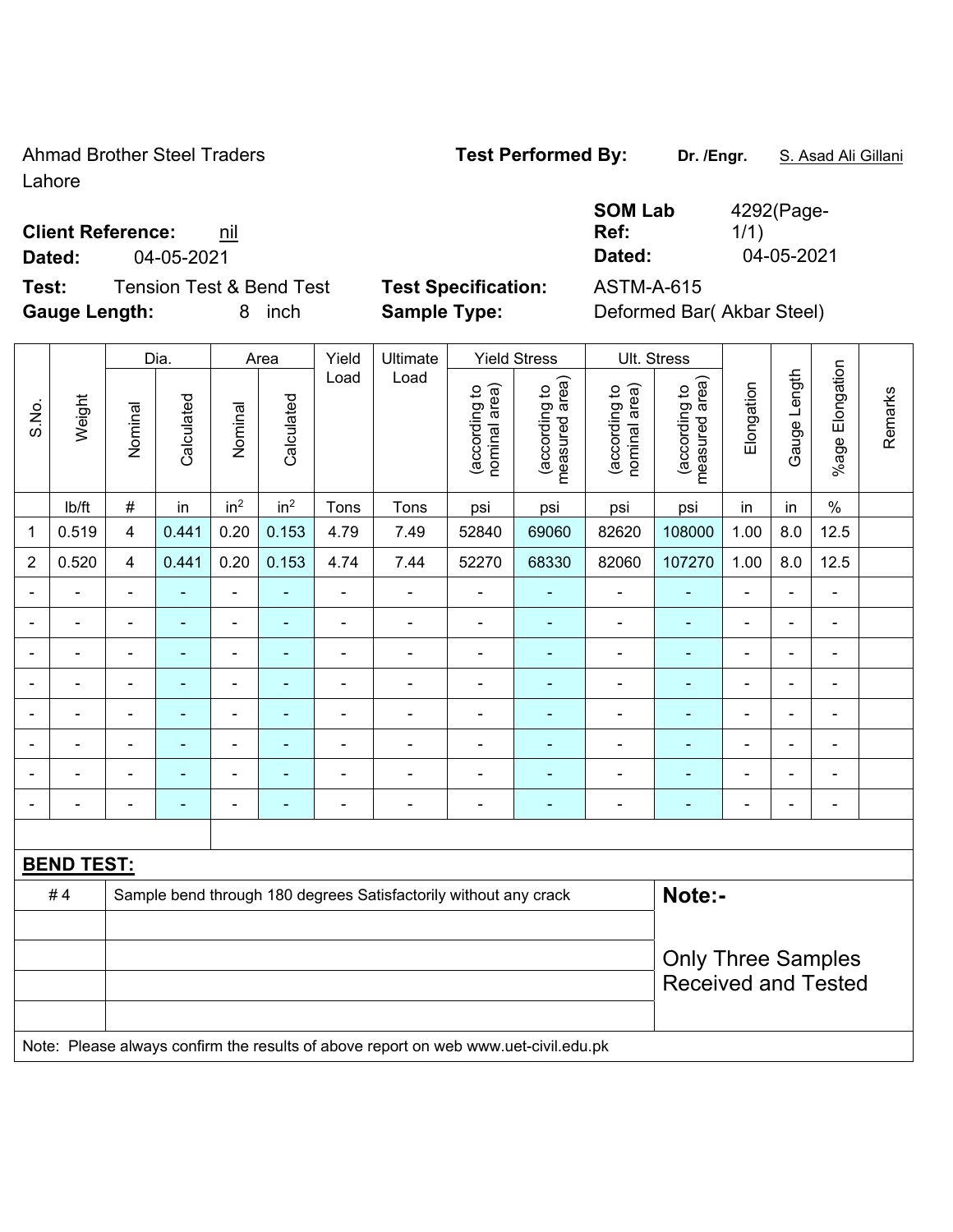Syed Mohsin Ali **Test Performed By:** Dr. /Engr. **S. Asad Ali Gillani** Cycle Ali Gillani

Resident Engineer, QA/QC, Department, Bahria Town, (Pvt) Ltd Lahore

# **Client Reference:** QA/QC-Steel-2337

**Dated:** 03-05-2021 **Dated:** 04-05-2021

**Test:** Tension Test & Bend Test **Test Specification:** ASTM-A-615 **Gauge Length:** 8 inch **Sample Type:** Deformed Bar( Mughal Supreme)

| <b>SOM Lab</b> | 4293(Page- |
|----------------|------------|
| Ref:           | 1/1)       |
| Dated:         | 04-05-2021 |

|                |                   |                | Dia.           |                          | Area                     | Yield          | Ultimate                                                                            |                                | <b>Yield Stress</b>             |                                | Ult. Stress                     |                |                |                           |         |  |
|----------------|-------------------|----------------|----------------|--------------------------|--------------------------|----------------|-------------------------------------------------------------------------------------|--------------------------------|---------------------------------|--------------------------------|---------------------------------|----------------|----------------|---------------------------|---------|--|
| S.No.          | Weight            | Nominal        | Calculated     | Nominal                  | Calculated               | Load           | Load                                                                                | nominal area)<br>(according to | (according to<br>measured area) | nominal area)<br>(according to | measured area)<br>(according to | Elongation     | Gauge Length   | %age Elongation           | Remarks |  |
|                | lb/ft             | $\#$           | in             | in <sup>2</sup>          | in <sup>2</sup>          | Tons           | Tons                                                                                | psi                            | psi                             | psi                            | psi                             | in             | in             | $\%$                      |         |  |
| 1              | 0.663             | 4              | 0.498          | 0.20                     | 0.195                    | 7.80           | 9.48                                                                                | 85990                          | 88200                           | 104540                         | 107220                          | 1.40           | 8.0            | 17.5                      |         |  |
| $\overline{2}$ | 0.663             | $\overline{4}$ | 0.498          | 0.20                     | 0.195                    | 7.77           | 9.45                                                                                | 85660                          | 87850                           | 104200                         | 106880                          | 1.30           | 8.0            | 16.3                      |         |  |
| ä,             | ä,                | $\blacksquare$ | ÷,             | $\overline{\phantom{a}}$ | ÷                        | $\blacksquare$ | $\blacksquare$                                                                      | $\qquad \qquad \blacksquare$   | $\blacksquare$                  | $\blacksquare$                 | ÷,                              | $\blacksquare$ | $\blacksquare$ | $\blacksquare$            |         |  |
|                | ÷.                | $\blacksquare$ | $\blacksquare$ | ÷,                       | $\blacksquare$           | ä,             | ÷,                                                                                  | $\blacksquare$                 | $\blacksquare$                  | $\overline{a}$                 | Ξ                               | $\blacksquare$ | ä,             | $\blacksquare$            |         |  |
| $\blacksquare$ | ÷.                | $\blacksquare$ | $\blacksquare$ | $\blacksquare$           | $\blacksquare$           | ä,             | $\blacksquare$                                                                      | $\blacksquare$                 | $\blacksquare$                  | $\blacksquare$                 | Ξ                               | ä,             | ä,             | $\blacksquare$            |         |  |
| Ē,             | ÷.                | $\blacksquare$ | ÷,             | ÷,                       | $\overline{\phantom{a}}$ | ä,             | $\blacksquare$                                                                      | $\overline{\phantom{a}}$       | Ξ                               | $\blacksquare$                 | ä,                              | $\blacksquare$ | $\blacksquare$ | $\blacksquare$            |         |  |
|                |                   |                | Ē,             | ä,                       | $\overline{\phantom{a}}$ |                | Ē,                                                                                  | $\blacksquare$                 | ۰                               | $\overline{a}$                 | L,                              |                |                | $\blacksquare$            |         |  |
|                |                   |                |                | ÷                        |                          |                |                                                                                     | $\blacksquare$                 |                                 |                                | ÷,                              |                | -              |                           |         |  |
|                | $\blacksquare$    |                |                | ÷                        |                          | $\blacksquare$ | ÷                                                                                   | $\blacksquare$                 | ۰                               | $\blacksquare$                 | ٠                               |                | $\blacksquare$ | $\blacksquare$            |         |  |
| $\blacksquare$ | ÷                 | $\blacksquare$ | $\blacksquare$ | $\blacksquare$           | $\overline{\phantom{a}}$ | Ē,             | $\frac{1}{2}$                                                                       | $\overline{\phantom{a}}$       | $\blacksquare$                  | $\overline{a}$                 | ۰                               | $\blacksquare$ | $\blacksquare$ | $\blacksquare$            |         |  |
|                |                   |                |                |                          |                          |                |                                                                                     |                                |                                 |                                |                                 |                |                |                           |         |  |
|                | <b>BEND TEST:</b> |                |                |                          |                          |                |                                                                                     |                                |                                 |                                |                                 |                |                |                           |         |  |
|                | #4                |                |                |                          |                          |                | Sample bend through 180 degrees Satisfactorily without any crack                    |                                |                                 |                                | Note:-                          |                |                |                           |         |  |
|                |                   |                |                |                          |                          |                |                                                                                     |                                |                                 |                                |                                 |                |                |                           |         |  |
|                |                   |                |                |                          |                          |                |                                                                                     |                                |                                 |                                |                                 |                |                | <b>Only Three Samples</b> |         |  |
|                |                   |                |                |                          |                          |                |                                                                                     |                                |                                 |                                | <b>Received and Tested</b>      |                |                |                           |         |  |
|                |                   |                |                |                          |                          |                |                                                                                     |                                |                                 |                                |                                 |                |                |                           |         |  |
|                |                   |                |                |                          |                          |                | Note: Please always confirm the results of above report on web www.uet-civil.edu.pk |                                |                                 |                                |                                 |                |                |                           |         |  |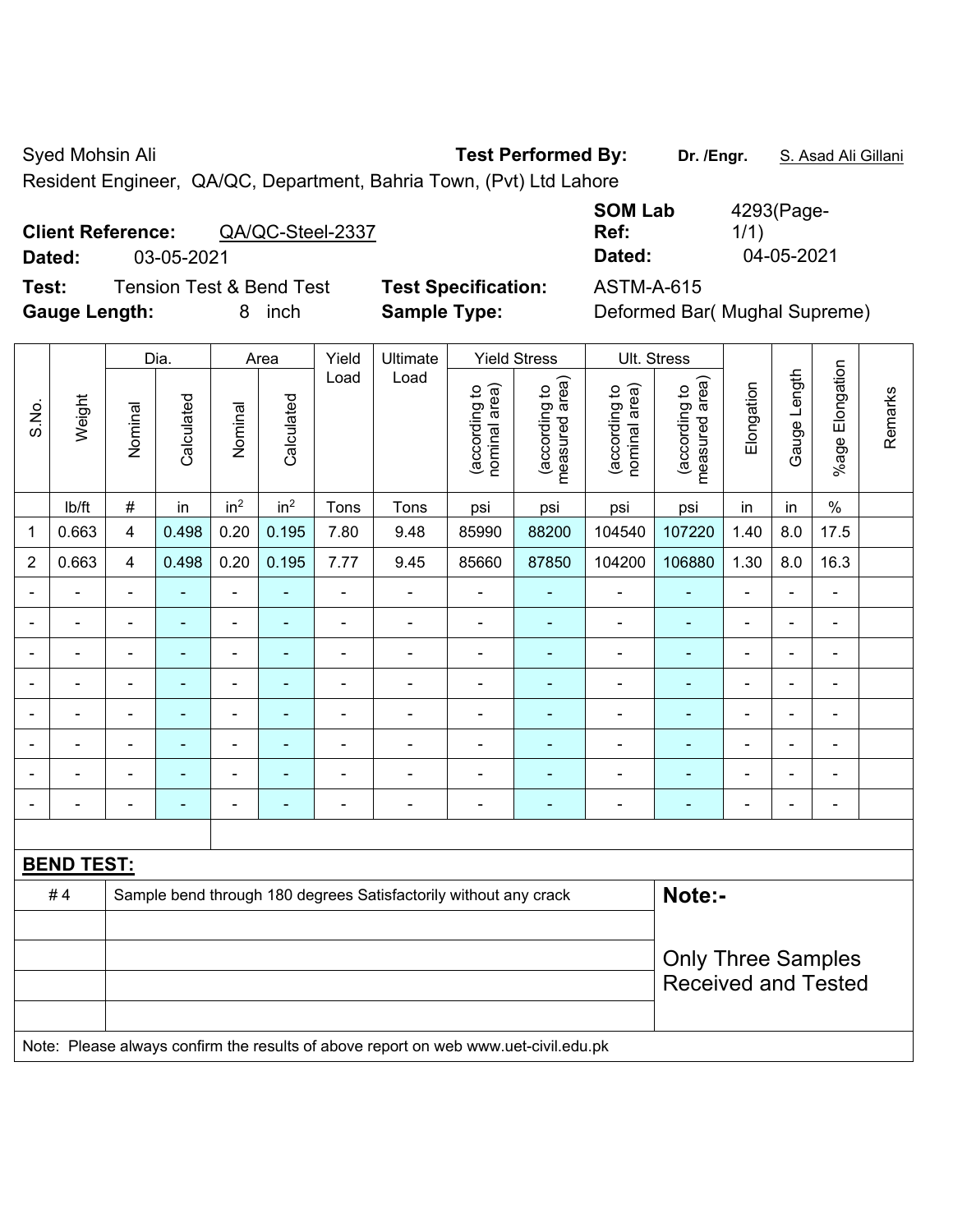Engr. Muddasir Tahir **Test Performed By:** Dr. /Engr. **Nauman Khurram** Construction Manager, Zameen Aurum, Lahore

|                      | <b>Client Reference:</b> | ZD/ZA/STR009             |                            | <b>JUM LAD</b><br>Ref: | 4294(Fay <del>c</del> -<br>1/1) |
|----------------------|--------------------------|--------------------------|----------------------------|------------------------|---------------------------------|
| Dated:               | 04-05-2021               |                          |                            | Dated:                 | 04-05-2021                      |
| Test:                |                          | Tension Test & Bend Test | <b>Test Specification:</b> | ASTM-A-615             |                                 |
| <b>Gauge Length:</b> |                          | inch                     | <b>Sample Type:</b>        | Deformed Bar           |                                 |

|                |                   |                           | Dia.           |                 | Area                     | Yield | Ultimate                                                                            |                                | <b>Yield Stress</b>             |                                | Ult. Stress                     |                |                |                          |         |
|----------------|-------------------|---------------------------|----------------|-----------------|--------------------------|-------|-------------------------------------------------------------------------------------|--------------------------------|---------------------------------|--------------------------------|---------------------------------|----------------|----------------|--------------------------|---------|
| S.No.          | Weight            | Nominal                   | Calculated     | Nominal         | Calculated               | Load  | Load                                                                                | nominal area)<br>(according to | (according to<br>measured area) | (according to<br>nominal area) | measured area)<br>(according to | Elongation     | Gauge Length   | %age Elongation          | Remarks |
|                | Ib/ft             | $\#$                      | in             | in <sup>2</sup> | in <sup>2</sup>          | Tons  | Tons                                                                                | psi                            | psi                             | psi                            | psi                             | in             | in             | $\%$                     |         |
| 1              | 0.655             | 4                         | 0.494          | 0.20            | 0.192                    | 6.44  | 8.61                                                                                | 71040                          | 74000                           | 94990                          | 98940                           | 1.50           | 8.0            | 18.8                     |         |
| $\overline{2}$ | 0.664             | $\overline{4}$            | 0.498          | 0.20            | 0.195                    | 6.22  | 8.46                                                                                | 68570                          | 70330                           | 93300                          | 95690                           | 1.50           | 8.0            | 18.8                     |         |
| $\blacksquare$ |                   |                           |                | $\blacksquare$  |                          | ÷     | ä,                                                                                  | $\blacksquare$                 |                                 | ÷,                             |                                 | ä,             |                | $\blacksquare$           |         |
| $\overline{a}$ |                   | ä,                        | $\blacksquare$ | $\blacksquare$  | $\overline{\phantom{a}}$ | -     | $\overline{\phantom{a}}$                                                            | $\blacksquare$                 | $\blacksquare$                  | ÷                              | ÷,                              | $\overline{a}$ | $\blacksquare$ | $\overline{\phantom{a}}$ |         |
| $\blacksquare$ |                   | $\blacksquare$            | $\blacksquare$ | $\blacksquare$  | $\overline{\phantom{a}}$ | L,    | ä,                                                                                  | $\blacksquare$                 | $\blacksquare$                  | ÷,                             | $\blacksquare$                  | $\blacksquare$ | $\blacksquare$ | $\blacksquare$           |         |
| $\blacksquare$ |                   | ä,                        | $\blacksquare$ | $\blacksquare$  | $\blacksquare$           | L,    | ÷.                                                                                  | ä,                             | ä,                              | ä,                             | Ē,                              | $\blacksquare$ | $\blacksquare$ | $\blacksquare$           |         |
| ä,             | $\blacksquare$    | ä,                        | $\blacksquare$ | $\blacksquare$  | $\overline{\phantom{a}}$ | ä,    | ä,                                                                                  | $\overline{\phantom{a}}$       | $\blacksquare$                  | ÷,                             | $\blacksquare$                  | $\blacksquare$ | $\blacksquare$ | $\blacksquare$           |         |
|                |                   |                           | $\blacksquare$ | $\blacksquare$  |                          |       | $\blacksquare$                                                                      |                                |                                 | $\blacksquare$                 | ٠                               |                |                |                          |         |
|                |                   |                           |                | $\blacksquare$  |                          |       | $\blacksquare$                                                                      | $\blacksquare$                 |                                 | ÷                              |                                 |                |                |                          |         |
| $\blacksquare$ |                   |                           | $\blacksquare$ | $\blacksquare$  | $\overline{\phantom{a}}$ | -     | $\overline{a}$                                                                      | $\blacksquare$                 | ×,                              | ÷                              | ÷                               | $\overline{a}$ | $\blacksquare$ | $\blacksquare$           |         |
|                |                   |                           |                |                 |                          |       |                                                                                     |                                |                                 |                                |                                 |                |                |                          |         |
|                | <b>BEND TEST:</b> |                           |                |                 |                          |       |                                                                                     |                                |                                 |                                |                                 |                |                |                          |         |
|                | #4                |                           |                |                 |                          |       | Sample bend through 180 degrees Satisfactorily without any crack                    |                                |                                 |                                | Note:-                          |                |                |                          |         |
|                |                   |                           |                |                 |                          |       |                                                                                     |                                |                                 |                                |                                 |                |                |                          |         |
|                |                   | <b>Only Three Samples</b> |                |                 |                          |       |                                                                                     |                                |                                 |                                |                                 |                |                |                          |         |
|                |                   |                           |                |                 |                          |       |                                                                                     |                                |                                 |                                | <b>Received and Tested</b>      |                |                |                          |         |
|                |                   |                           |                |                 |                          |       |                                                                                     |                                |                                 |                                |                                 |                |                |                          |         |
|                |                   |                           |                |                 |                          |       | Note: Please always confirm the results of above report on web www.uet-civil.edu.pk |                                |                                 |                                |                                 |                |                |                          |         |

**SOM Lab** 

 $A29A/D$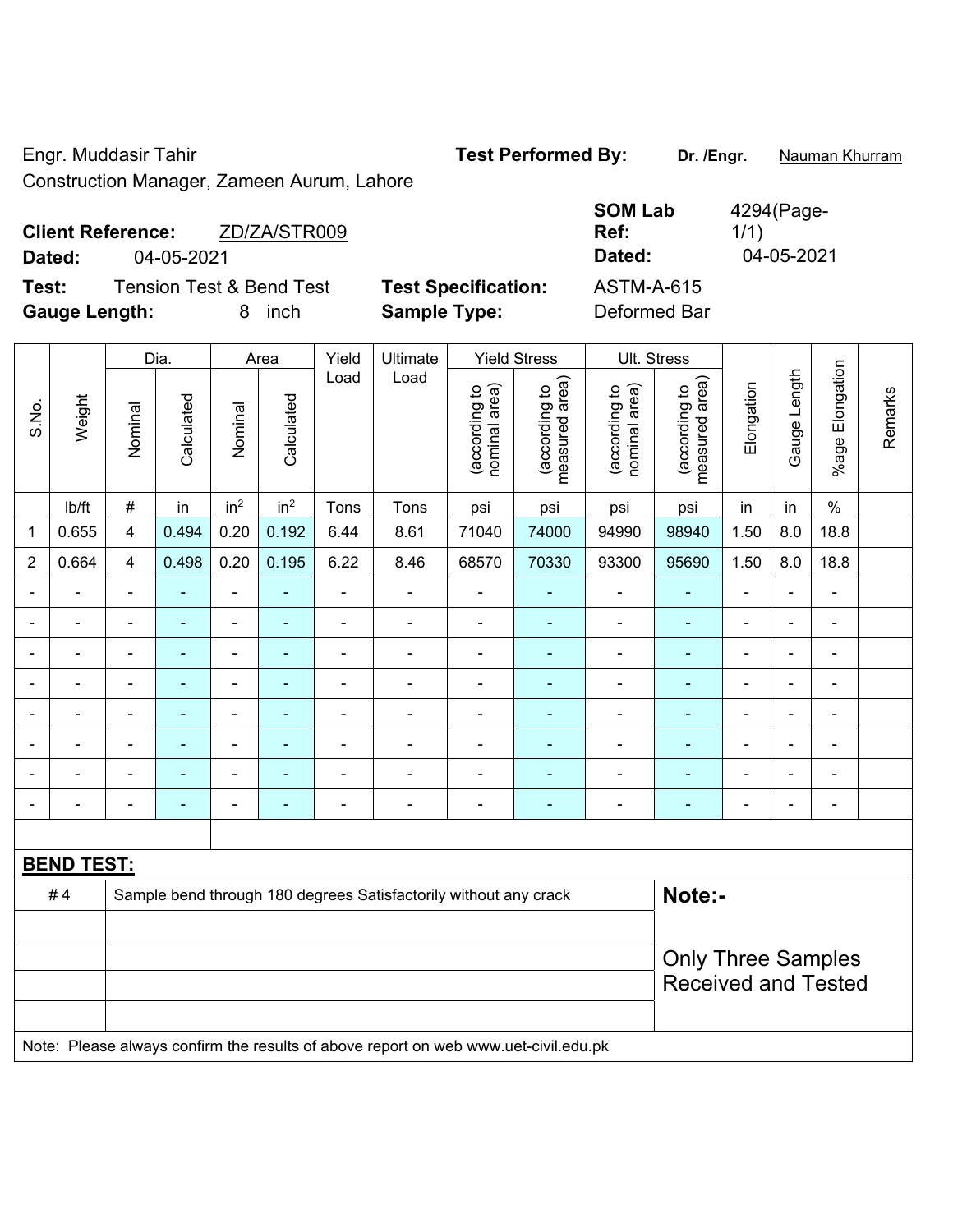Junaid Rahim (CM) **Test Performed By: Dr. /Engr.** S. Asad Ali Gillani

Froebel's International Schools (Pvt) Ltd.

| <b>Client Reference:</b> | nil |
|--------------------------|-----|
|--------------------------|-----|

**Test:** Tension Test & Bend Test **Test Specification:** ASTM-A-615 **Gauge Length:** 8 inch **Sample Type:** Deformed Bar

**SOM Lab Ref:**  4295(Page-1/1) **Dated:** 0405-2021 **Dated:** 04-05-2021

|                |                   |                         | Dia.           |                 | Area                                                             | Yield          | Ultimate                                                                            |                                | <b>Yield Stress</b>             |                                | Ult. Stress                     |                |              |                       |         |
|----------------|-------------------|-------------------------|----------------|-----------------|------------------------------------------------------------------|----------------|-------------------------------------------------------------------------------------|--------------------------------|---------------------------------|--------------------------------|---------------------------------|----------------|--------------|-----------------------|---------|
| S.No.          | Weight            | Nominal                 | Calculated     | Nominal         | Calculated                                                       | Load           | Load                                                                                | nominal area)<br>(according to | (according to<br>measured area) | nominal area)<br>(according to | (according to<br>measured area) | Elongation     | Gauge Length | Elongation<br>$%$ age | Remarks |
|                | lb/ft             | #                       | in             | in <sup>2</sup> | in <sup>2</sup>                                                  | Tons           | Tons                                                                                | psi                            | psi                             | psi                            | psi                             | in             | in           | $\%$                  |         |
| 1              | 1.448             | 6                       | 0.736          | 0.44            | 0.426                                                            | 13.20          | 18.60                                                                               | 66170                          | 68340                           | 93250                          | 96310                           | 1.00           | 8.0          | 12.5                  |         |
| $\overline{2}$ | 1.436             | 6                       | 0.733          | 0.44            | 0.422                                                            | 13.56          | 19.03                                                                               | 67960                          | 70860                           | 95400                          | 99460                           | 1.00           | 8.0          | 12.5                  |         |
| 3              | 0.645             | 4                       | 0.492          | 0.20            | 0.190                                                            | 6.32           | 8.74                                                                                | 69700                          | 73360                           | 96340                          | 101410                          | 1.10           | 8.0          | 13.8                  |         |
| 4              | 0.643             | $\overline{\mathbf{4}}$ | 0.491          | 0.20            | 0.189                                                            | 6.27           | 8.69                                                                                | 69130                          | 73160                           | 95770                          | 101350                          | 1.00           | 8.0          | 12.5                  |         |
|                | ÷,                | $\blacksquare$          | ä,             | ÷,              | ä,                                                               | $\blacksquare$ | $\blacksquare$                                                                      | $\overline{\phantom{a}}$       | $\blacksquare$                  | ÷                              | ٠                               | $\blacksquare$ |              | $\blacksquare$        |         |
|                | ä,                | $\blacksquare$          | $\blacksquare$ | $\blacksquare$  |                                                                  | Ē,             | ä,                                                                                  | $\overline{\phantom{a}}$       | ٠                               | ÷,                             | $\blacksquare$                  | ä,             |              | $\blacksquare$        |         |
|                | $\blacksquare$    | $\blacksquare$          | $\blacksquare$ | $\blacksquare$  |                                                                  | $\blacksquare$ | ä,                                                                                  | ÷,                             | $\blacksquare$                  | $\blacksquare$                 | ÷,                              | ÷              |              | $\blacksquare$        |         |
|                |                   |                         |                |                 |                                                                  |                | $\blacksquare$                                                                      | $\blacksquare$                 |                                 | ۰                              | $\overline{\phantom{0}}$        |                |              | $\blacksquare$        |         |
|                |                   |                         |                | $\blacksquare$  |                                                                  |                | $\blacksquare$                                                                      | ä,                             | $\blacksquare$                  | ۰                              | ۰                               |                |              | $\blacksquare$        |         |
| $\blacksquare$ |                   |                         |                | $\blacksquare$  |                                                                  |                | $\blacksquare$                                                                      | $\blacksquare$                 | ٠                               | ÷                              | ۰                               | ÷              |              | $\blacksquare$        |         |
|                |                   |                         |                |                 |                                                                  |                |                                                                                     |                                |                                 |                                |                                 |                |              |                       |         |
|                | <b>BEND TEST:</b> |                         |                |                 |                                                                  |                |                                                                                     |                                |                                 |                                |                                 |                |              |                       |         |
|                | #6                |                         |                |                 |                                                                  |                | Sample bend through 180 degrees Satisfactorily without any crack                    |                                |                                 |                                | Note:-                          |                |              |                       |         |
|                | #4                |                         |                |                 | Sample bend through 180 degrees Satisfactorily without any crack |                |                                                                                     |                                |                                 |                                |                                 |                |              |                       |         |
|                |                   |                         |                |                 |                                                                  |                | <b>Only Six Samples</b>                                                             |                                |                                 |                                |                                 |                |              |                       |         |
|                |                   |                         |                |                 |                                                                  |                |                                                                                     |                                |                                 |                                | <b>Received and Tested</b>      |                |              |                       |         |
|                |                   |                         |                |                 |                                                                  |                |                                                                                     |                                |                                 |                                |                                 |                |              |                       |         |
|                |                   |                         |                |                 |                                                                  |                | Note: Please always confirm the results of above report on web www.uet-civil.edu.pk |                                |                                 |                                |                                 |                |              |                       |         |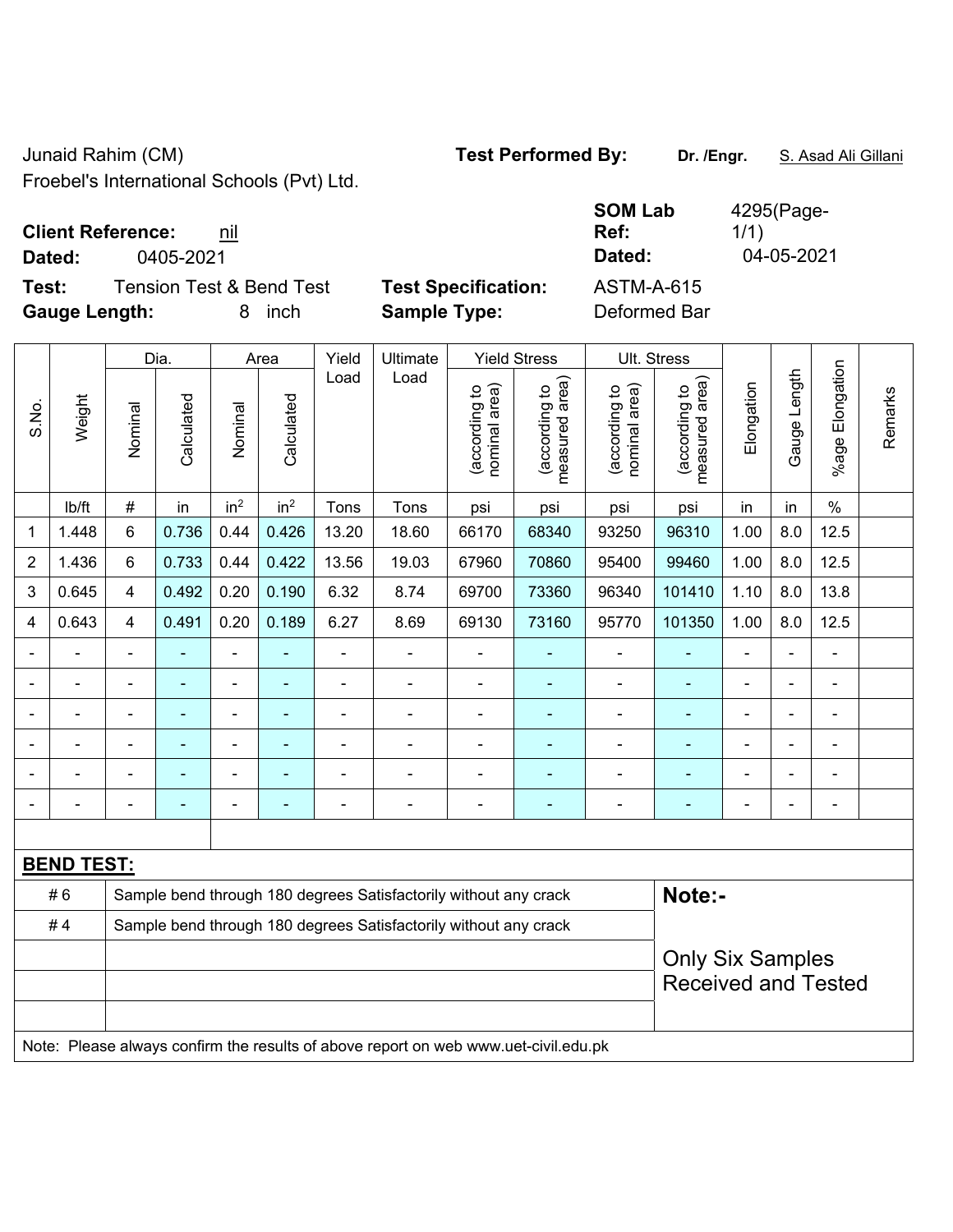```
Saeedullah Jan Test Performed By: Dr. /Engr. S. Asad Ali Gillani Saeedullah Jan
```
Resident Engineer, NESPAK Office, 3rd Floor Karachi Hotel, Chitta Morh, Murree.

| <b>Client Reference:</b><br>Dated: | 04-05-2021                          | REF/4149/40/148 |                            | <b>SOM Lab</b><br>Ref:<br>Dated: | 4296(Page-<br>1/1)<br>04-05-2021 |
|------------------------------------|-------------------------------------|-----------------|----------------------------|----------------------------------|----------------------------------|
| Test:                              | <b>Tension Test &amp; Bend Test</b> |                 | <b>Test Specification:</b> | <b>ASTM-A-615</b>                |                                  |
| <b>Gauge Length:</b>               |                                     | inch            | <b>Sample Type:</b>        | Deformed Bar                     |                                  |

|                |                   |                                                                  | Dia.                     |                 | Area            | Yield          | Ultimate                                                                            |                                | <b>Yield Stress</b>                         |                                | Ult. Stress                     |                          |                |                       |         |
|----------------|-------------------|------------------------------------------------------------------|--------------------------|-----------------|-----------------|----------------|-------------------------------------------------------------------------------------|--------------------------------|---------------------------------------------|--------------------------------|---------------------------------|--------------------------|----------------|-----------------------|---------|
| S.No.          | Weight            | Nominal                                                          | Calculated               | Nominal         | Calculated      | Load           | Load                                                                                | nominal area)<br>(according to | (according to<br>neasured area)<br>measured | (according to<br>nominal area) | (according to<br>measured area) | Elongation               | Gauge Length   | Elongation<br>$%$ age | Remarks |
|                | lb/ft             | $\#$                                                             | in                       | in <sup>2</sup> | in <sup>2</sup> | Tons           | Tons                                                                                | psi                            | psi                                         | psi                            | psi                             | in                       | in             | $\%$                  |         |
| 1              | 2.680             | 8                                                                | 1.002                    | 0.79            | 0.788           | 32.52          | 38.71                                                                               | 90780                          | 91010                                       | 108060                         | 108330                          | 1.20                     | 8.0            | 15.0                  |         |
| $\overline{2}$ | 2.684             | 8                                                                | 1.002                    | 0.79            | 0.789           | 32.47          | 38.74                                                                               | 90640                          | 90750                                       | 108140                         | 108280                          | 1.20                     | 8.0            | 15.0                  |         |
| 3              | 1.549             | 6                                                                | 0.761                    | 0.44            | 0.455           | 16.46          | 20.49                                                                               | 82520                          | 79800                                       | 102700                         | 99320                           | 1.20                     | 8.0            | 15.0                  |         |
| 4              | 1.553             | 6                                                                | 0.762                    | 0.44            | 0.456           | 17.64          | 21.41                                                                               | 88400                          | 85290                                       | 107300                         | 103540                          | 1.10                     | 8.0            | 13.8                  |         |
| 5              | 0.663             | 4                                                                | 0.498                    | 0.20            | 0.195           | 6.95           | 8.61                                                                                | 76660                          | 78630                                       | 94990                          | 97420                           | 1.00                     | 8.0            | 12.5                  |         |
| 6              | 0.660             | 4                                                                | 0.497                    | 0.20            | 0.194           | 6.90           | 8.72                                                                                | 76100                          | 78460                                       | 96110                          | 99080                           | 1.10                     | 8.0            | 13.8                  |         |
|                |                   |                                                                  |                          | ä,              |                 | $\blacksquare$ | ÷                                                                                   |                                |                                             |                                |                                 |                          |                |                       |         |
|                |                   |                                                                  |                          | $\blacksquare$  |                 | $\blacksquare$ | $\frac{1}{2}$                                                                       |                                | ÷                                           |                                |                                 |                          | -              | $\blacksquare$        |         |
|                |                   |                                                                  | $\overline{\phantom{0}}$ | -               |                 |                | ÷                                                                                   |                                | ÷                                           | $\blacksquare$                 | $\overline{\phantom{0}}$        |                          | $\blacksquare$ | $\blacksquare$        |         |
|                |                   | $\blacksquare$                                                   | ٠                        | $\blacksquare$  | ۰               | -              |                                                                                     | $\blacksquare$                 | ۰                                           | $\overline{\phantom{0}}$       | ۰                               | $\overline{\phantom{a}}$ | $\overline{a}$ | $\blacksquare$        |         |
|                |                   |                                                                  |                          |                 |                 |                |                                                                                     |                                |                                             |                                |                                 |                          |                |                       |         |
|                | <b>BEND TEST:</b> |                                                                  |                          |                 |                 |                |                                                                                     |                                |                                             |                                |                                 |                          |                |                       |         |
|                | # 8               |                                                                  |                          |                 |                 |                | Sample bend through 180 degrees Satisfactorily without any crack                    |                                |                                             |                                | Note:-                          |                          |                |                       |         |
|                | #6                |                                                                  |                          |                 |                 |                | Sample bend through 180 degrees Satisfactorily without any crack                    |                                |                                             |                                |                                 |                          |                |                       |         |
|                | #4                | Sample bend through 180 degrees Satisfactorily without any crack |                          |                 |                 |                |                                                                                     |                                |                                             |                                |                                 | <b>Only Nine Samples</b> |                |                       |         |
|                |                   |                                                                  |                          |                 |                 |                |                                                                                     |                                |                                             |                                | <b>Received and Tested</b>      |                          |                |                       |         |
|                |                   |                                                                  |                          |                 |                 |                |                                                                                     |                                |                                             |                                |                                 |                          |                |                       |         |
|                |                   |                                                                  |                          |                 |                 |                | Note: Please always confirm the results of above report on web www.uet-civil.edu.pk |                                |                                             |                                |                                 |                          |                |                       |         |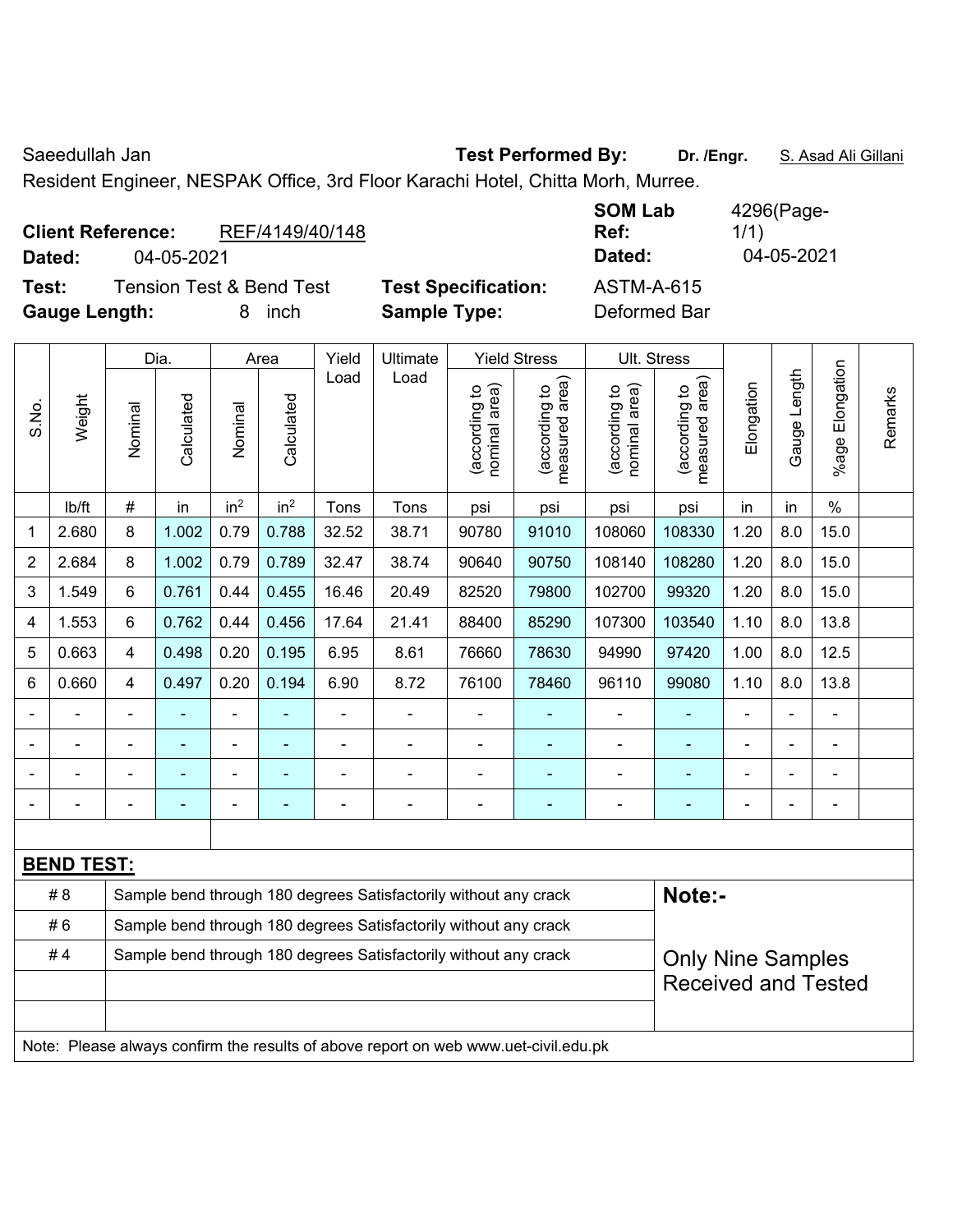Engr. Ahsan Manzur **Test Performed By:** Dr. /Engr. **SAsad Ali Gillani** Collection And Dr. /Engr. **SAsad Ali Gillani** Manager Project, Design Matrix, DHA, Lahore

## **Client Reference:** nil

**Test:** Tension Test & Bend Test **Test Specification:** ASTM-A-615 **Gauge Length:** 8 inch **Sample Type:** Deformed Bar

 $\blacksquare$ 

|                |                   |                                                                  | Dia.           |                          | Area            | Yield          | Ultimate                                                                            |                                | <b>Yield Stress</b>             |                                | Ult. Stress                     |                          |              |                       |         |
|----------------|-------------------|------------------------------------------------------------------|----------------|--------------------------|-----------------|----------------|-------------------------------------------------------------------------------------|--------------------------------|---------------------------------|--------------------------------|---------------------------------|--------------------------|--------------|-----------------------|---------|
| S.No.          | Weight            | Nominal                                                          | Calculated     | Nominal                  | Calculated      | Load           | Load                                                                                | nominal area)<br>(according to | (according to<br>measured area) | nominal area)<br>(according to | measured area)<br>(according to | Elongation               | Gauge Length | Elongation<br>$%$ age | Remarks |
|                | lb/ft             | #                                                                | in             | in <sup>2</sup>          | in <sup>2</sup> | Tons           | Tons                                                                                | psi                            | psi                             | psi                            | psi                             | in                       | in           | $\frac{0}{0}$         |         |
| 1              | 2.703             | 8                                                                | 1.005          | 0.79                     | 0.794           | 29.71          | 35.07                                                                               | 82960                          | 82540                           | 97900                          | 97400                           | 1.50                     | 8.0          | 18.8                  |         |
| $\overline{2}$ | 2.683             | 8                                                                | 1.002          | 0.79                     | 0.788           | 29.56          | 35.02                                                                               | 82530                          | 82740                           | 97750                          | 98000                           | 1.50                     | 8.0          | 18.8                  |         |
| 3              | 1.498             | 6                                                                | 0.748          | 0.44                     | 0.440           | 15.06          | 19.42                                                                               | 75470                          | 75470                           | 97340                          | 97340                           | 1.30                     | 8.0          | 16.3                  |         |
| 4              | 1.502             | 6                                                                | 0.749          | 0.44                     | 0.441           | 15.17          | 19.32                                                                               | 76030                          | 75860                           | 96830                          | 96610                           | 1.50                     | 8.0          | 18.8                  |         |
| 5              | 0.634             | $\overline{4}$                                                   | 0.487          | 0.20                     | 0.186           | 6.09           | 7.85                                                                                | 67110                          | 72160                           | 86560                          | 93070                           | 1.30                     | 8.0          | 16.3                  |         |
| 6              | 0.634             | $\overline{4}$                                                   | 0.487          | 0.20                     | 0.186           | 6.17           | 7.87                                                                                | 68010                          | 73130                           | 86780                          | 93310                           | 1.30                     | 8.0          | 16.3                  |         |
|                |                   |                                                                  |                | $\blacksquare$           |                 | $\overline{a}$ | ÷                                                                                   | $\blacksquare$                 |                                 | $\overline{a}$                 |                                 |                          |              |                       |         |
|                |                   | ÷,                                                               | $\blacksquare$ | $\blacksquare$           | $\blacksquare$  | ä,             | $\blacksquare$                                                                      | $\blacksquare$                 | $\blacksquare$                  | $\overline{\phantom{0}}$       | $\blacksquare$                  | $\blacksquare$           | ä,           | $\blacksquare$        |         |
|                |                   | ۰                                                                | ÷              | $\overline{\phantom{a}}$ |                 | $\overline{a}$ | ÷                                                                                   | $\blacksquare$                 |                                 | ÷                              | ÷,                              |                          |              | $\blacksquare$        |         |
|                | $\blacksquare$    | ۰                                                                | ÷              | $\blacksquare$           | ٠               | $\overline{a}$ | ÷                                                                                   | $\overline{\phantom{a}}$       | $\blacksquare$                  | ÷                              | $\blacksquare$                  | $\blacksquare$           |              | $\blacksquare$        |         |
|                |                   |                                                                  |                |                          |                 |                |                                                                                     |                                |                                 |                                |                                 |                          |              |                       |         |
|                | <b>BEND TEST:</b> |                                                                  |                |                          |                 |                |                                                                                     |                                |                                 |                                |                                 |                          |              |                       |         |
|                | # 8               |                                                                  |                |                          |                 |                | Sample bend through 180 degrees Satisfactorily without any crack                    |                                |                                 |                                | Note:-                          |                          |              |                       |         |
|                | #6                |                                                                  |                |                          |                 |                | Sample bend through 180 degrees Satisfactorily without any crack                    |                                |                                 |                                |                                 |                          |              |                       |         |
|                | #4                | Sample bend through 180 degrees Satisfactorily without any crack |                |                          |                 |                |                                                                                     |                                |                                 |                                |                                 | <b>Only Nine Samples</b> |              |                       |         |
|                |                   |                                                                  |                |                          |                 |                |                                                                                     |                                |                                 |                                | <b>Received and Tested</b>      |                          |              |                       |         |
|                |                   |                                                                  |                |                          |                 |                |                                                                                     |                                |                                 |                                |                                 |                          |              |                       |         |
|                |                   |                                                                  |                |                          |                 |                | Note: Please always confirm the results of above report on web www.uet-civil.edu.pk |                                |                                 |                                |                                 |                          |              |                       |         |

**SOM Lab Ref:**  4297(Page-1/1) **Dated:** 04-05-2021 **Dated:** 04-05-2021